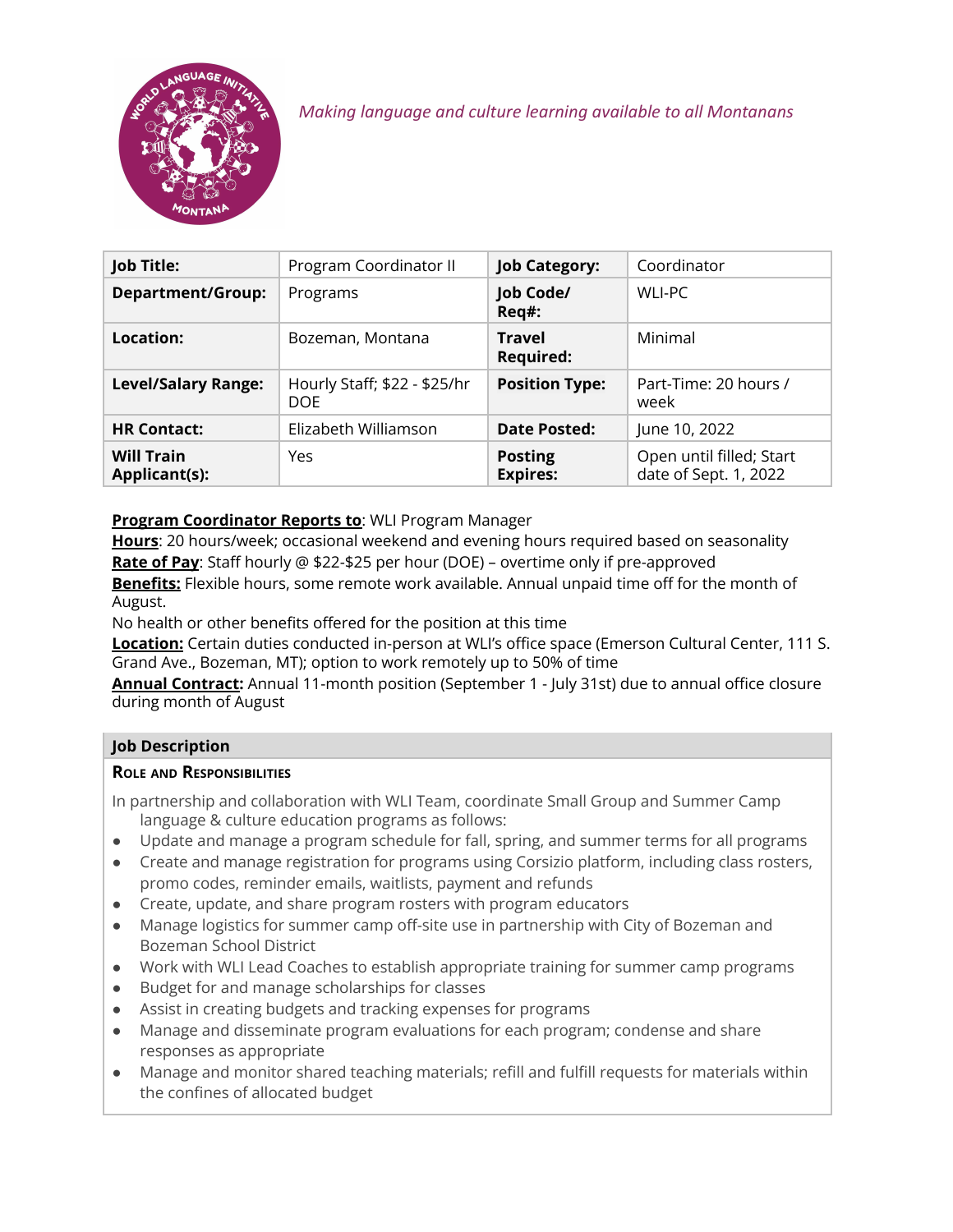- Work with Lead Coaches to coordinate placement of Language Coaches in all assigned programs
- Work with MSU, Bozeman High School, and other partners to coordinate placement of Language Teaching Assistants (TAs), volunteers, and tutors in programs, as appropriate
- Create, share, and organize Coach contracts, TA contracts, tutor contracts, and volunteer expectation forms
- For in-person, off-site classes (such as at the Story Mansion for Summer Camps or BSD7 schools), coordinate with relevant entities to understand and formalize requirements of location usage. Communicate relevant details to Language Coaches and parents/participants as needed.
- Post and advertise Language Coach and Tutor vacancies and job descriptions as needed
- Manage communications related to program coordination as follows:
	- Work with Communications Coordinator to share info/details for advertising (fall, spring, and summer programming)
	- Communicate with volunteers and TAs as needed
	- Communicate and/or meet with core staff and coaches as needed
	- Manage regular, systematic communications with students, parents, and coaches

### **QUALIFICATIONS AND EDUCATION REQUIREMENTS**

- Passion for multilingual education; alignment with WLI-MT's mission and vision
- Desire to work in fast-paced, non-profit environment with a strong commitment to program deliverables
- Bachelor's Degree
- Solid written and verbal communication skills
- High degree of organization and attention to detail
- $\bullet$  Team approach: a proven desire to work collaboratively within and across teams
- Startup mindset: ability to think creatively and help bring pilot projects into sustainability
- Proficient with technology; ability to learn new technology easily
- Able to work both independently and collaboratively within a team

#### **PREFERRED SKILLS**

- Professional experience in program coordination
- Proficiency in more than one language
- Experience in language education
- Experience in non-profit organization(s)

| Submit Cover Letter<br>& Resumé to: | Elizabeth Williamson, info@wlimt.org                                  | Apply By: | Applications accepted beginning June<br>15th, position open until filled |
|-------------------------------------|-----------------------------------------------------------------------|-----------|--------------------------------------------------------------------------|
| Reviewed By:                        | Executive Director, Program Manager,<br>& Current Program Coordinator | Date:     | June 10, 2022                                                            |
| Approved By:                        | <b>Executive Director</b>                                             | Date:     | June 10, 2022                                                            |

**\*** We acknowledge that some candidates, especially those from underrepresented population sectors, may not feel their professional experience and skill-sets are a perfect match for this role. Please apply if you are passionate about this work and/or our mission calls to you, even if you are on-the-fence or wondering whether you should apply. We are committed to equal employment opportunity regardless of race, color, ancestry, religion, sex, national origin, sexual orientation, age, citizenship, marital status, disability, gender, gender